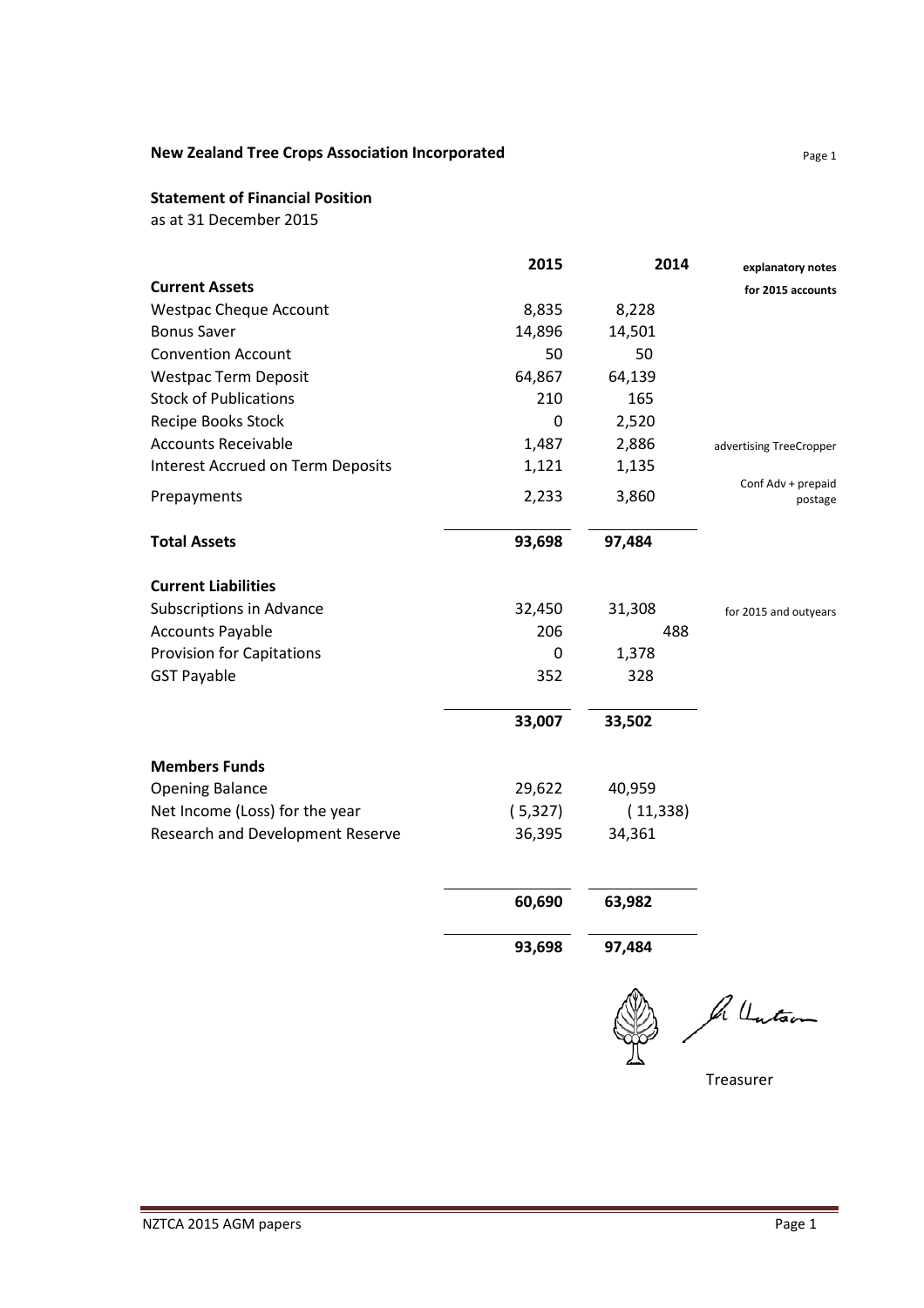#### **New Zealand Tree Crops Association Incorporated**

### **Statement of Financial Performance**

for the year ended 31 December 2015

|                                            | 2015    | 2014     |                                |
|--------------------------------------------|---------|----------|--------------------------------|
| Income                                     |         |          |                                |
| Subscriptions                              | 60,456  | 50,564   |                                |
| Donations                                  | 5,382   | 5,054    | to R & D Acct                  |
| <b>Advertising Revenue</b>                 | 3,986   | 2,591    | plus accts receivable          |
| <b>Interest Received</b>                   | 3,079   | 2,407    |                                |
| Other Income                               | 271     | 0        |                                |
| Net Conference Income                      | 2,679   | 466      | from Northland<br>Conference   |
| Net Surplus from Trading                   | (2,434) | (419)    | write off Recipe Books         |
|                                            | 73,418  | 60,663   |                                |
| <b>Expenses</b>                            |         |          |                                |
| Advertising                                | 1,512   | 1,512    | Lifestyle Block                |
| <b>Audit Fee</b>                           | 500     | 500      |                                |
| Capitations                                | 8,195   | 6,622    |                                |
| <b>Tree Cropper</b>                        | 42,977  | 37,640   | Special Sept double<br>edition |
| <b>General Expenses</b>                    | 196     | 2,081    |                                |
| <b>Management Expenses</b>                 | 8,807   | 6,796    |                                |
| <b>Membership Secretary Expenses</b>       | 9,267   | 10,350   | incl prepaid postage           |
| Teleconferencing                           | 910     | 446      |                                |
| <b>Website Expenses</b>                    | 1,000   | 1,000    |                                |
|                                            | 73,363  | 66,947   |                                |
| <b>Net Surplus</b>                         | 55      | (6, 284) |                                |
| Less Transfer to Research &<br>Development | (5,382) |          |                                |
| Net Increase/(Decrease) in Member's        |         | ( 5,054) |                                |
| Funds                                      | (5,327) | (11,338) |                                |

Page 2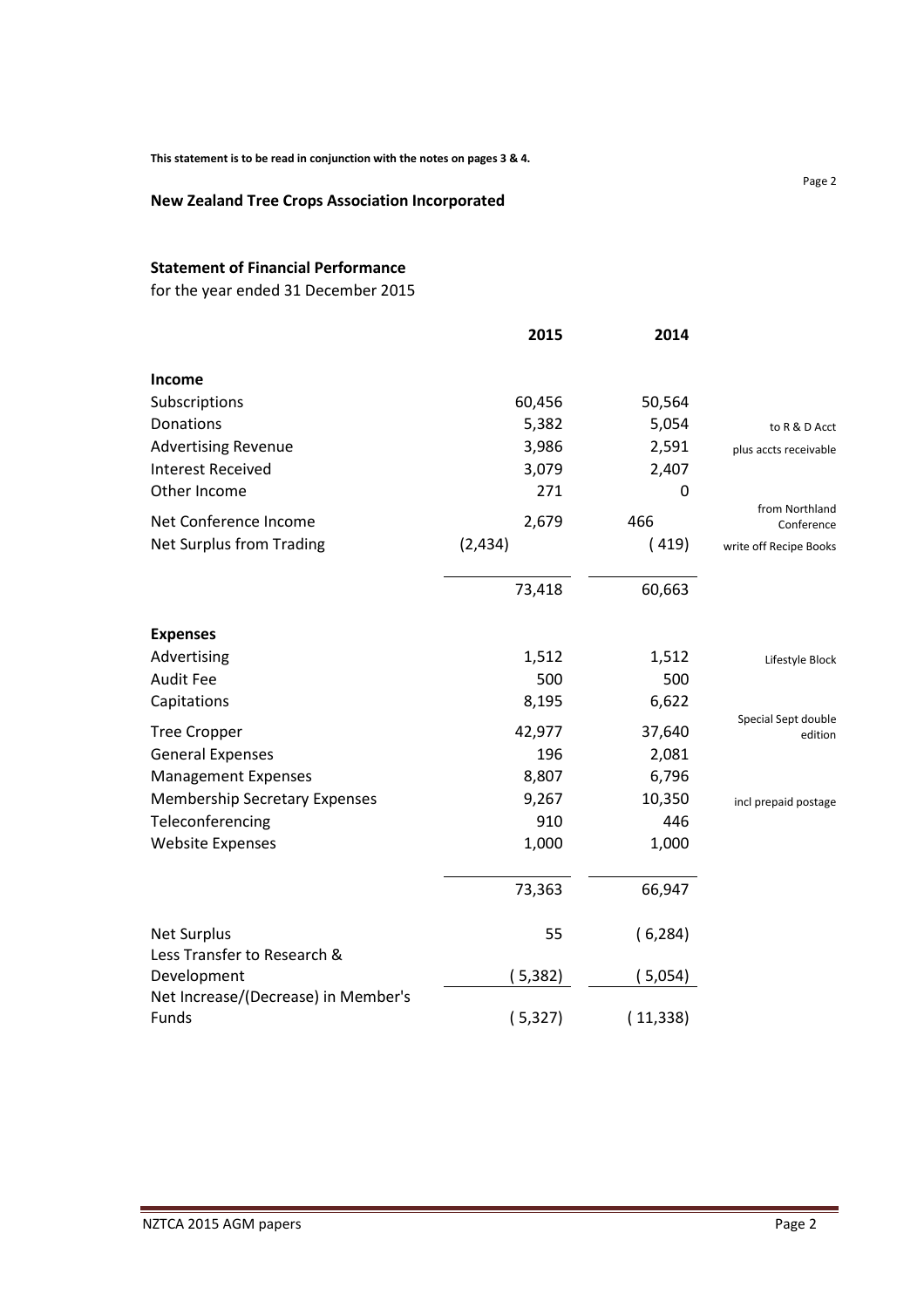**This statement is to be read in conjunction with the notes on pages 3 & 4.** 

#### **New Zealand Tree Crops Association Incorporated**

**Statement of Trading - Publications** 

for the year ended 31 December 2015

|                      | 2015    | 2014    |                                  |
|----------------------|---------|---------|----------------------------------|
| Income               |         |         |                                  |
| Sales                | 149     | 553     |                                  |
| Less Cost of Sales   |         |         |                                  |
| <b>Opening Stock</b> | 2,685   | 3,364   |                                  |
| Purchases/Printing   | 108     | 293     |                                  |
|                      | 2,793   | 3,657   |                                  |
| <b>Closing Stock</b> | (210)   | (2,685) | recpe books off balance<br>sheet |
| Cost of Sales        | 2,583   | 972     |                                  |
| Surplus (Loss)       | (2,434) | 419)    |                                  |

#### **Notes to the Financial Statements**

for the year ended 31 December 2015

#### **1 Reporting entity**

The reporting entity is the New Zealand Tree Crops Association Incorporated. The Charities Commission has formally approved the Association as a Charity with the Registration Number CC49994. Accordingly the Association is not liable for income tax.

#### 2 **Statement if Accounting Policies General Accounting Policies**

The measurement base adopted is historical cost. Reliance is placed on the fact that the association is a going concern. Accrual accounting is used to match expenses and revenues.

#### **Specific accounting**

#### 3 **Policies**

The following specific accounting policies have a material effect on the measurement of results and financial performance.

> These are general purpose financial statements. The Association is not publicly

Page 3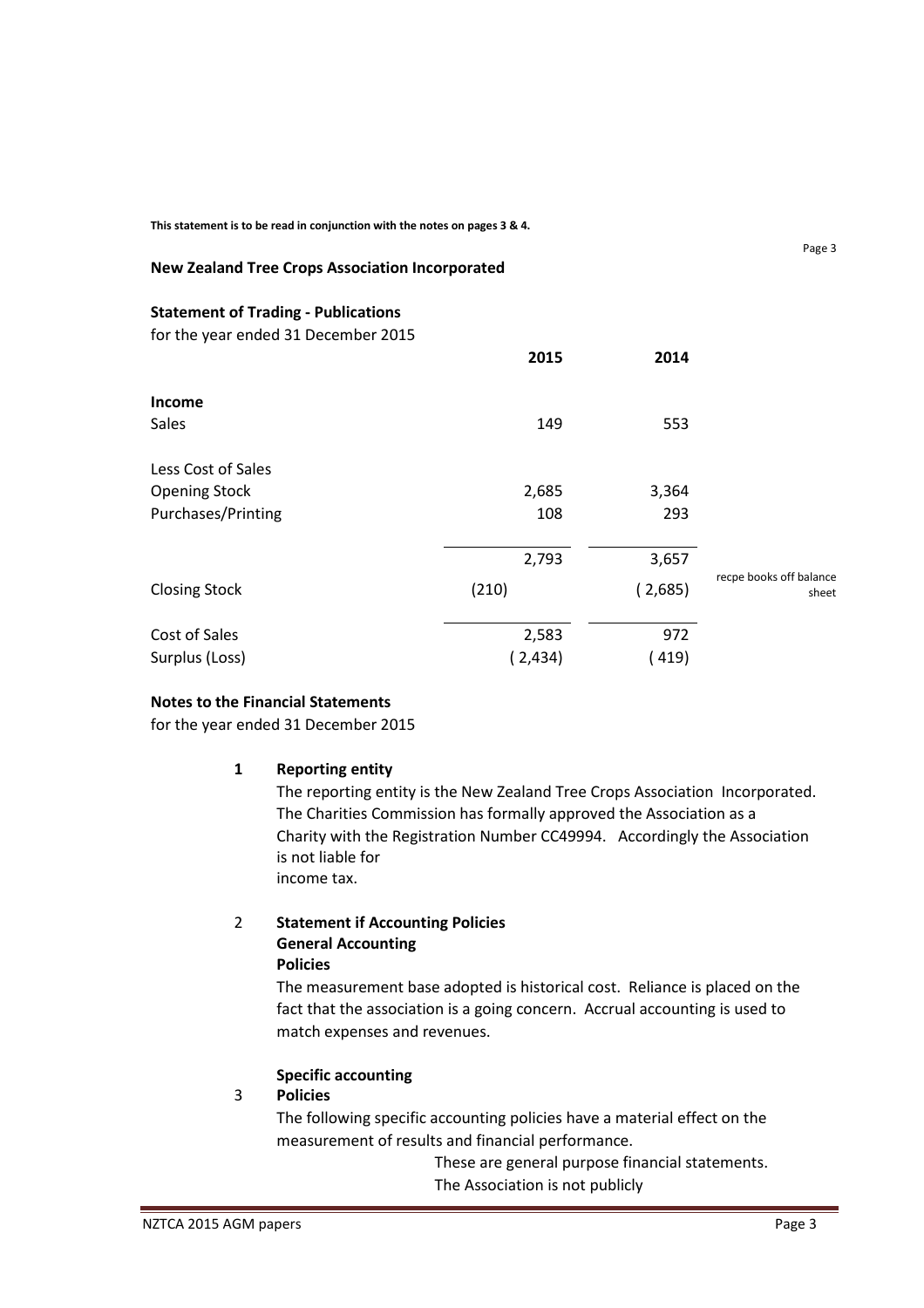# accountable

# The Association is

not large

As a result the Association is exempt from preparing a statement of cash flows.

4 **Investments:** 

Investments are shown at cost.

### 5 **Accounts Receivable:**

Accounts receivable are recorded at net realisable value.

### **New Zealand Tree Crops Association Incorporated Page 4**

# **Notes to the Financial Statements (continued)**

for the year ended 31 December 2015

- 6 **Inventory:**
- Stock on hand is valued at the lower of historical cost or net realisable value. 7 **GST:**

These accounts are shown exclusive of Goods and Services Tax except to the extent it is included in any Accounts Payable and Accounts Receivable.

# 8 **Changes in Accounting Policy:**

There have been no change in accounting policies during the year.

## **Research and Development Reserve:**

|                             | 2015   | 2014   |
|-----------------------------|--------|--------|
| <b>Opening Balance</b>      | 34,361 | 33,252 |
| <b>Transfer of Chestnut</b> |        |        |
| Reserve                     | O      | O      |
| Chestnut Research           |        |        |
| grants (MPI)                | 5,000  | 12,500 |
| <b>Transfer from Income</b> |        |        |
| (donations)                 | 5,382  | 5,054  |
|                             |        |        |
|                             | 44,743 | 50,806 |
| <b>Less Expenditure</b>     |        |        |
| <b>Innovation Grants</b>    | 4,000  | 3,271  |
| <b>Chestnut Research</b>    |        |        |
| <b>Trials</b>               | 4,348  | 13,174 |
| <b>Assure Bees</b>          | O      | O      |
|                             |        |        |
|                             | 8,348  | 16,445 |
|                             |        |        |
| Closing Balance             | 36,395 | 34,361 |